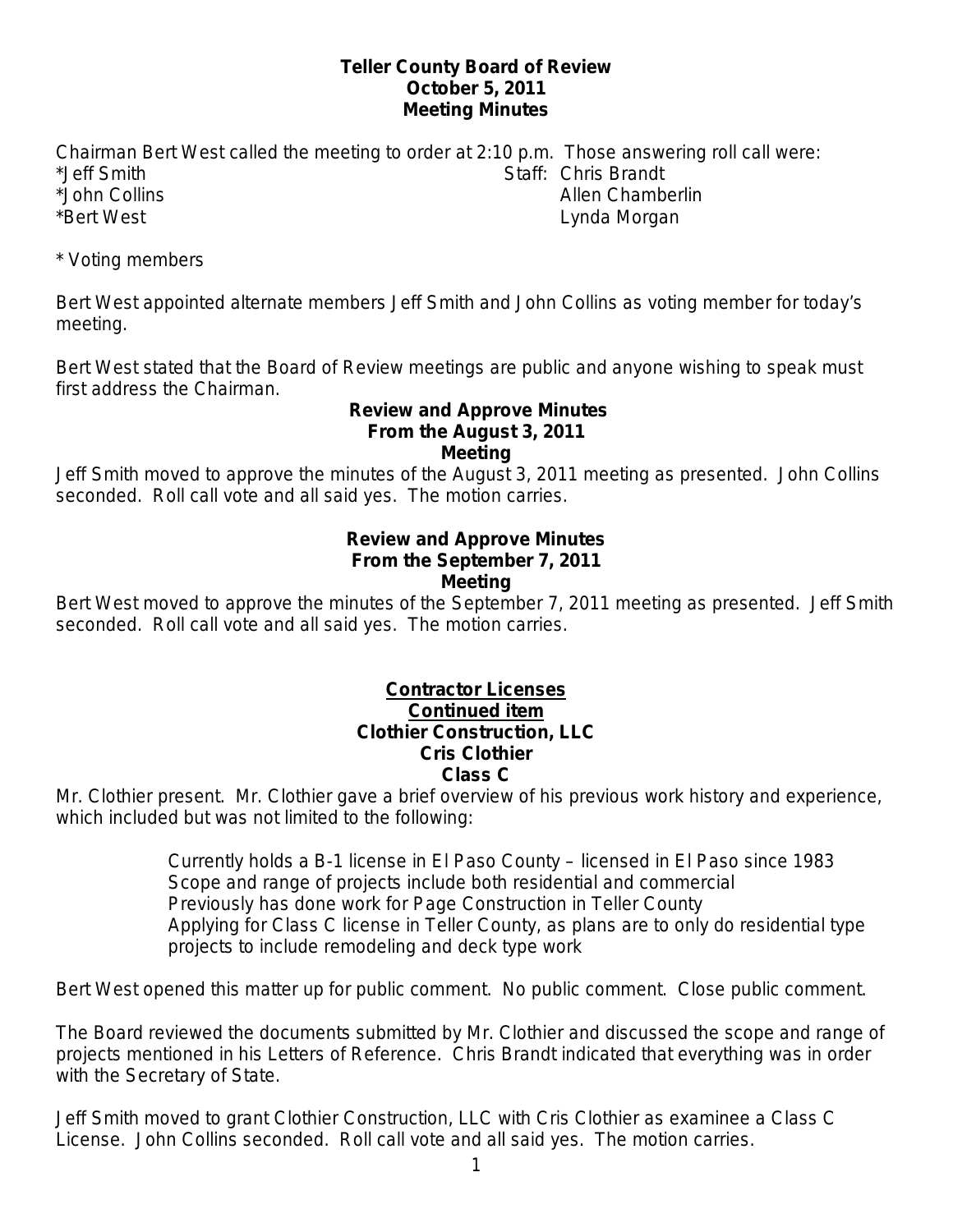## **Creative Outdoor Living, Inc. Patrick Harr Class C-1**

Mr. Harr present. Mr. Harr gave a brief overview of his previous work history and experience, which included but was not limited to the following:

> Clarification made on the Provisional License issued that indicated a Class C License where it should have referenced a Class C-1 License being applied for The past 8 years has been constructing custom decks, sunrooms, and additions in the El Paso County area Worked two years for Classic Homes as a project superintendant Currently working on an addition in Teller County

The Board reviewed the documents submitted by Mr. Harr and it was noted that a completed Description of Operations and current expiration date is needed on the Insurance Certificate. Discussion of the applicant's most previous projects took place. Chris Brandt indicated that everything was in order with the Secretary of State and noted the full name of the company.

Jeff Smith moved to grant Creative Outdoor Living, Inc. with Patrick Harr as examinee a Class C -1 License upon receipt of the updated insurance certificate. John Collins seconded. Roll call vote and all said yes. The motion carries.

### **Reactivation of License 3184B Brecken Construction, Inc. Garrett Luttman**

Mr. Luttman present. Mr. Luttman gave a brief overview of his previous work history and experience, which included but was not limited to the following:

> As there has not been much business in the area he let license lapse Currently holds a limited Class A License in El Paso County Last 16 years' projects range from hotel renovations and tenant finishes to spec / custom homes Primary focus in Teller County will be residential new construction and remodels

The Board reviewed documents submitted by Mr. Luttman. Chris Brandt indicated that everything was in order with the Secretary of State.

Jeff Smith moved to reactivate License 3184B, Brecken Construction, Inc. with Garrett Luttman as examinee. John Collins seconded. Roll call vote and all said yes. The motion carries.

### **Request for Special Limited Class B License Decker Construction – License 1067C Doug Decker**

Mr. Decker present. Mr. Decker explained that he came before the Board several years ago for a Special Limited License for minor work on Phase I of the Divide Midland Depot restoration project and that he now has an opportunity to construct a new laundry and bath facility for the Diamond Campground in Woodland Park. At this time the plans have not been finalized however, they are proposing a 1,200 to 1,600 square foot cinder block building.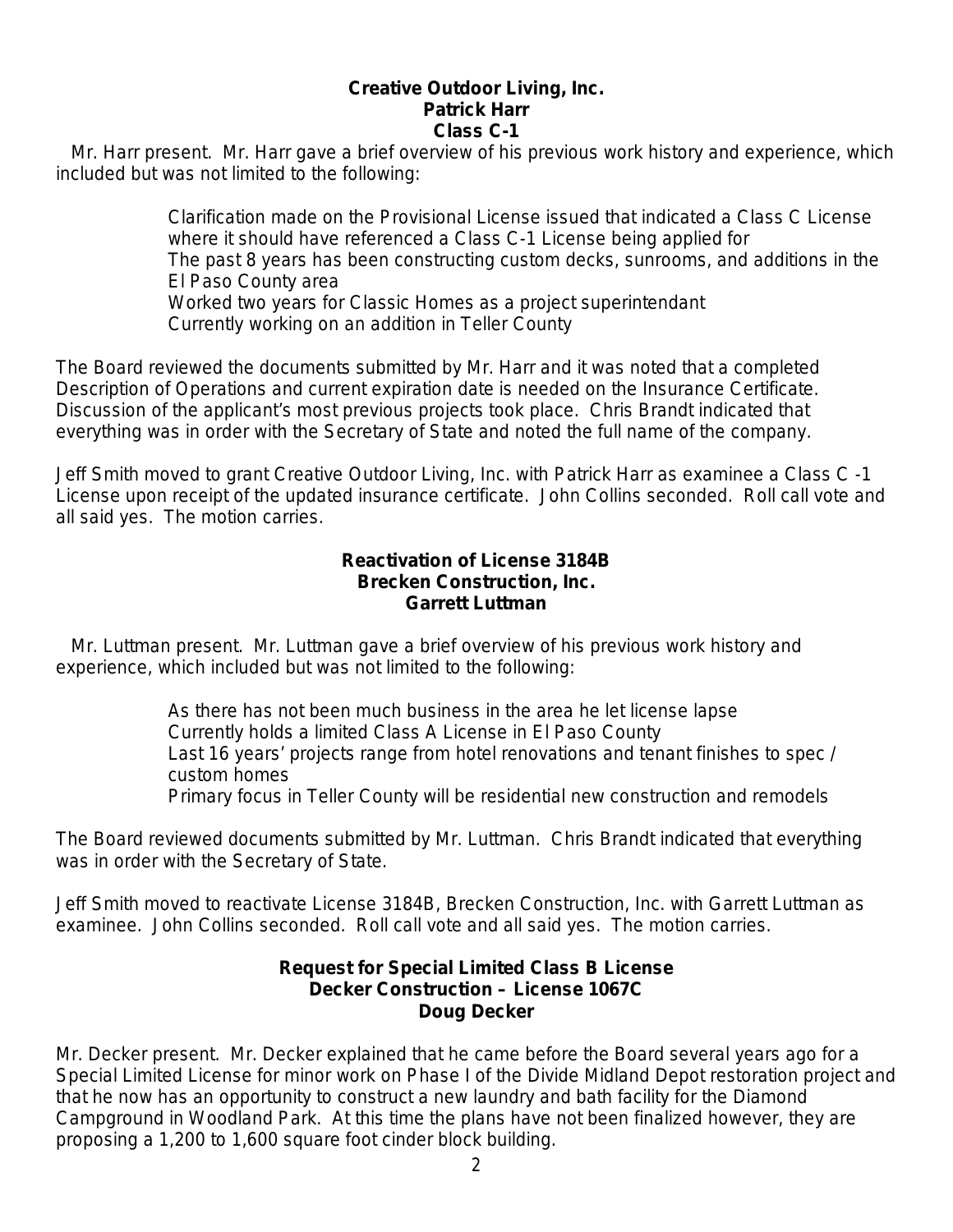Staff stated that they had received new documentation reflecting a name change of the licensee from Decker Construction to Doug Decker Construction and that everything appeared to be order for the name change with the exception of needing a completed Description of Operation on the Insurance Certificate.

The Board discussed with the examinee previous projects and experience as well as the requirements for a Special Limited License. Chris Brandt explained how the code and requirements have changed since Mr. Decker's first Special Limited License was granted. The Board also indicated to Mr. Decker that should he have another opportunity on Class B type project he would need to apply for a full Class B License.

Jeff Smith moved to approve a Special Limited Class B License for the Diamond Campground Bath facility to Doug Decker Construction with Doug Decker as the examinee upon receipt of an updated Insurance Certificate with a Description of Operations indicating Commercial Contractor. John Collins seconded. Roll call vote and all said yes. The motion carries.

# **Board Discussion**

## **A. Consider and recommend to the Teller County Board of County Commissioners to amend the following sections of the Teller County Building Code:**

Article II, Section 101 Definitions – Delete definition of Agent Article III, Section R105.2 – Work Exempt from permit to delete #10 & #11 Article III, Section R401.2.1 Engineering – Change exception #3

Al Chamberlin gave an overview for each of the proposed code changes including but not limited to the following:

> Agent definition - The building department is requesting that the definition be deleted from the code as it has caused confusion on whether people are acting as a general contractor under this definition rather than obtaining a General Contractor License.

> Work Exempt from permit – The building department is requesting that these two exceptions (#10 & 11) be deleted in keeping consistent with the elimination of various codes relating to temporary structures.

Engineering – Requests deletion of exception #3 as it ties in with R105.2 #11 in maintaining uniformity as well as with the Teller County's Request, Waiver and Assumption of Risk form.

Board discussion occurred on the proposed code changes including but was not limited to the following:

Clean up of wording and clarity What the original intent of Agent definition was referring to Ramifications of deleting #'s 10 & 11 Keep #10 in and have staff determine what fine tuning of the wording might be needed to reflect changes from last month's code changes as it relates to temporary structures. IRC defines temporary as 180 days or less 30 days is also a standard measure for temporary use Long term usage will still require permits